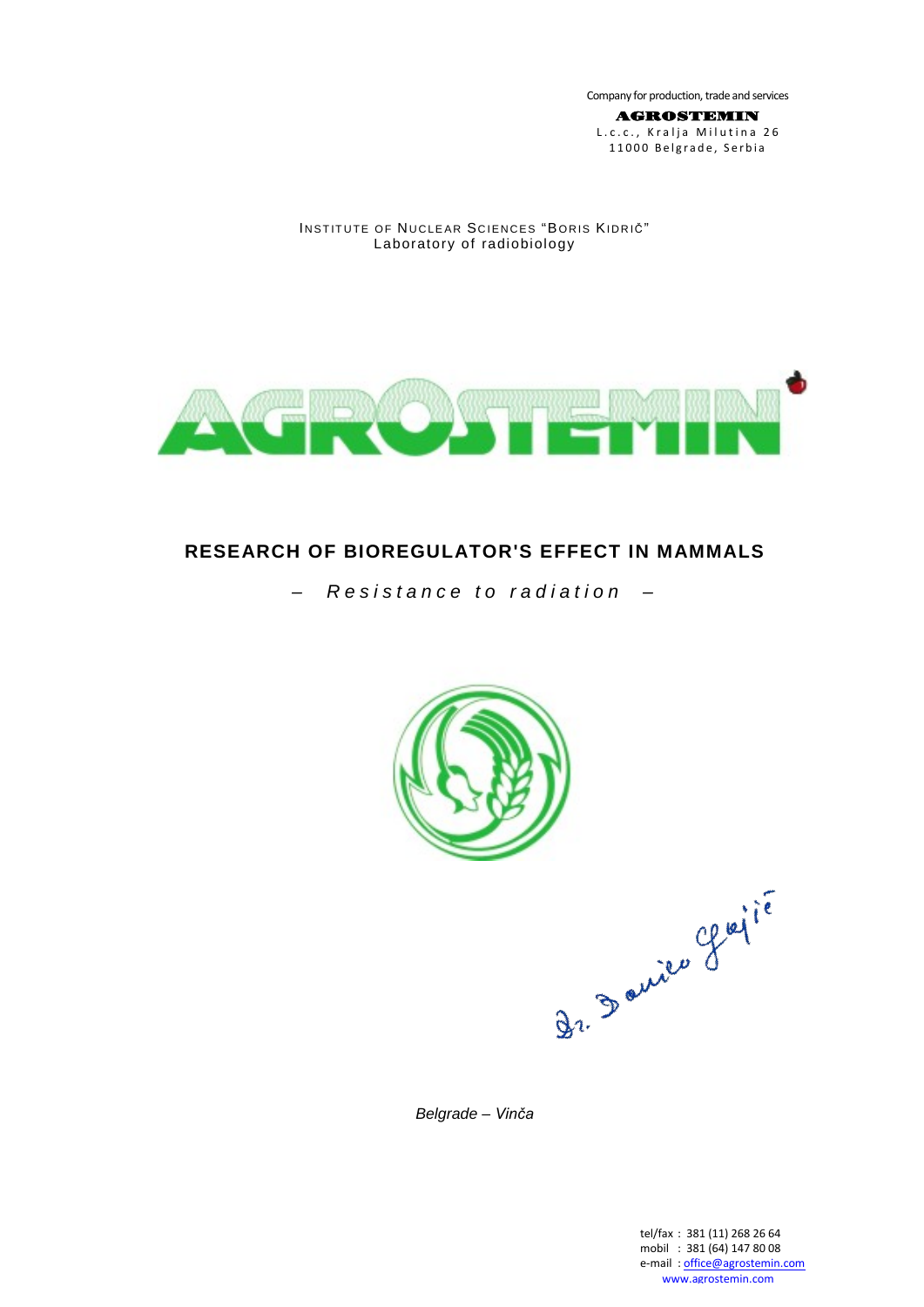### **INSTITUTE OF NUCLEAR SCIENCES "BORIS KIDRIČ" LABORATORY OF RADIOBIOLOGY Belgrade - Vinča**

# **REALIZED PROJECTS**

### **[RESEARCH OF BIOSTIMULANT'S EFFECT IN ANIMALS](#page-2-0)**

In phase I of the programme, the following research is anticipated:

- a. Mitogenic effect of the biostimulant (Bioregulator –Br-) in the system of cells isolated from peripheral blood;
- b. Biostimulant's effect on regeneration and kinetics of haematopoiesis in rats

The research anticipated by the programme has been completed in full and the next stage according to the programme will continue.

### **[RESEARCH OF BIOREGULATOR'S EFFECT IN MAMMALS](#page-8-0)**

The research took place according to the plan in two phases:

- a. Phase assessment of Bioregulator's (Br) protective effect in sublethally irradiated animals and assessment of optimum time of Br application.
- b. Phase testing possibilities of biological information transfer from Br treated animals to untreated ones.

The planned research has been completed in full and partially extended in order to give better explanation of the results obtained.

| Discussion, Conclusion and comment about the Conclusion of the Institute of |  |
|-----------------------------------------------------------------------------|--|
|                                                                             |  |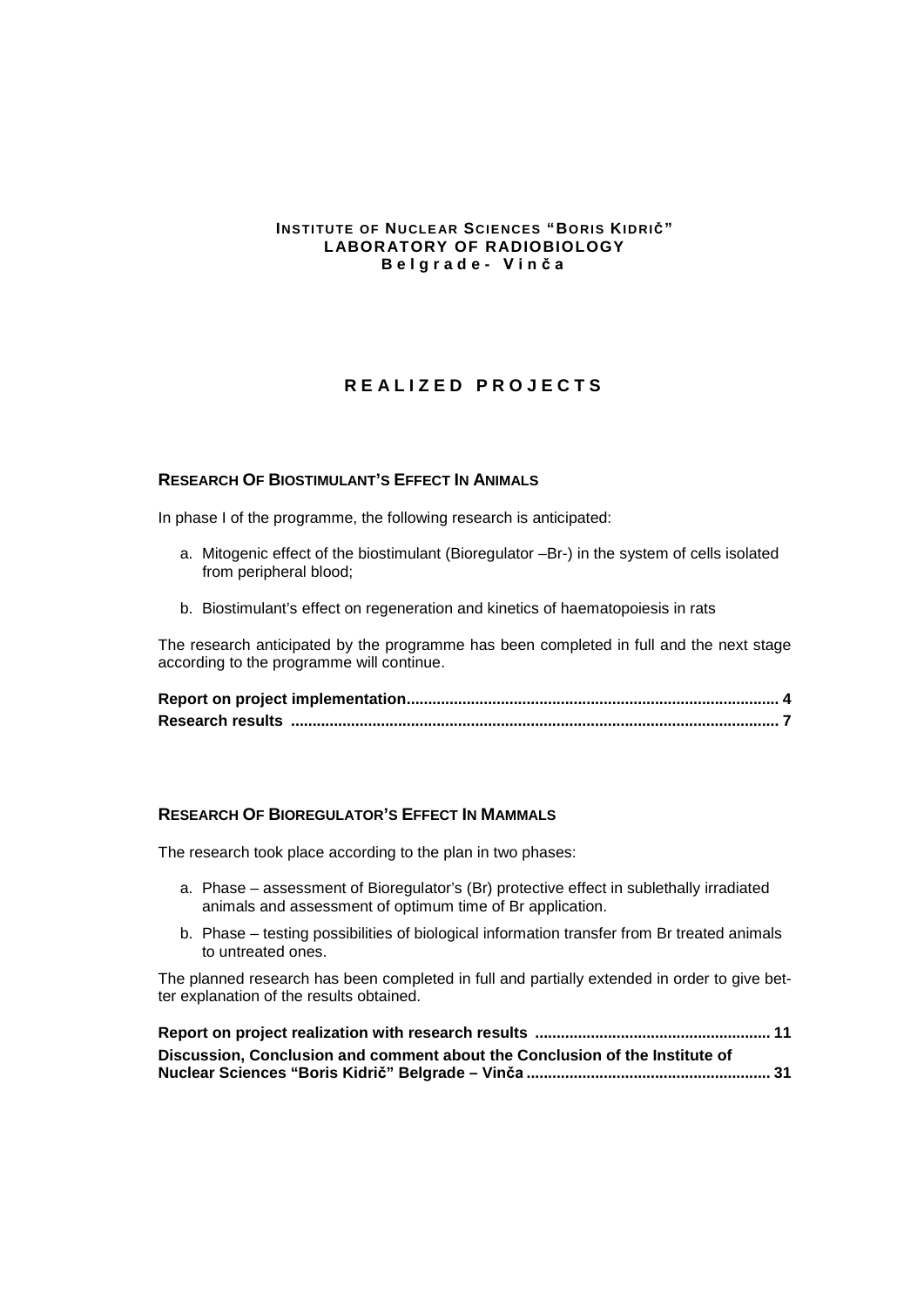### **INSTITUTE OF NUCLEAR SCIENCES "BORIS KIDRIČ" LABORATORY OF RADIOBIOLOGY Belgrade - Vinča**

<span id="page-2-0"></span>Report on realization of Project Phase I:

# **RESEARCH OF BIOSTIMULANT'S EFFECT IN ANIMALS**

In phase I of the programme, the following research is anticipated:

- a) Mitogenic effect of biostimulant (Bioregulator –Br-) in the system of cells isolated from peripheral blood;
- b) Biostimulant's effect on regeneration and kinetics of haematopoiesis in rats

The research anticipated by the programme has been completed in full and the next phase will continue according to the programme.

*The research results were presented at XII Yugoslav symposium on protection from radiation held in Ohrid from May 31 to June 3 under the name: "Stimulating Effect of Bioregulator on Post-Irradiation Processes of Haematopoiesis". The full version of the paper was printed in the Proceedings of the Symposium, the copy of which is enclosed to this Report .......................................................................................................... [7](#page-6-0)*

> *Vinč a 198 3.*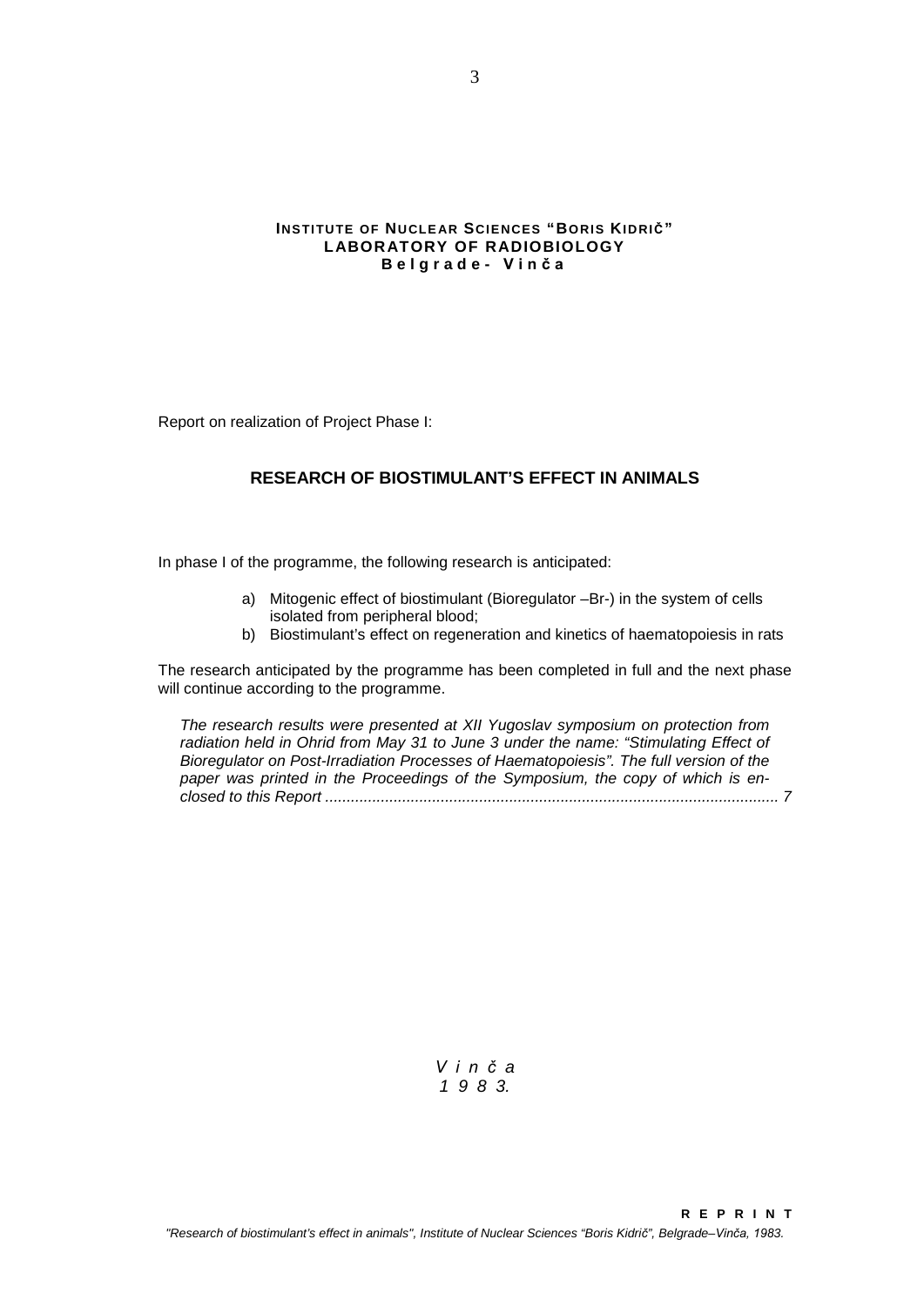<span id="page-3-0"></span>I 3 sandara KVILLE  $\Omega$  $2 \times c t$ 

Report on realization of Project Phase:

# **RESEARCH OF BIOSTIMULANT'S EFFECT IN ANIMALS**

In this stage the studies were carried out on:

a) Peripheral blood lymphocytes within *in vitro* system. Lymphocytes with extremely simple morphology possess incredible biological potential and represent an ideal model for research of the most complex physiological processes. As it is well known that phytohaemagglutinin – PHA (non-specific mitogen) under *in vitro* conditions stimulates lymphocytes into blast transformation, i.e. influences the faster synthesis of nucleic acids and proteins as well as cell division, "lymphocyte model system" in the culture was used for assessment of mitogenic effect of the Bioregulator.

Lymphocytes isolated from peripheral blood of rats were cultivated in the basic medium adding Br in the dosage of: 60, 6, 3, 0.6, 0.006 micrograms per millilitre of the culture. In 72-hour culture the percentage was determined of blasttransformed cells, and the results were compared with the results obtained from the culture without mitogen (spontaneous transformation), as well as the cultures with known PHA mitogen. The best effect has been found in the culture with 0.6 micrograms/ml of Br where the percentage of blast-transformed lymphocytes was 50% higher than the spontaneous blast transformation. When the number of blasts from the culture with Br is compared with the height of stimulation after PHA, it can be seen that the percentage of blast-transformed lymphocytes with Br is for 28% lower in comparison with the results with PHA.

These results suggest that Br possesses mitogen characteristic which reflects in significant stimulation of lymphocytes to transform into blasts in comparison with spontaneous transformations.

b) The second part of research was performed within *in vitro* system in order to monitor biological mitogen activity of Br on constantly dividing haematopoietic tissue, which is very suitable for this kind of experiment, and which would represent a confirmation of mitogenic activity of this preparation in an organism as a whole.

The effect of Br was tested for speed and manner of regeneration of hematopoietic tissue of rats after sublethal doses of radiation.  $Co<sub>60</sub>$  was used as a source of radiation, and Br was applied to the animals directly and on the  $10<sup>th</sup>$  day after irradiation in the dosage of 0.1 mg/kg of body weight. The changes were monitored in blood, bone marrow and spleen, and the samples were taken from the  $3<sup>rd</sup>$  to  $28<sup>th</sup>$  day. Both quantitative and qualitative analyses were carried out and the kinetics of proliferation of haematopoietic tissue.

The number of animals sacrificed in certain periods meets the conditions for statistical processing of the results. T-test was used to calculate significance of difference.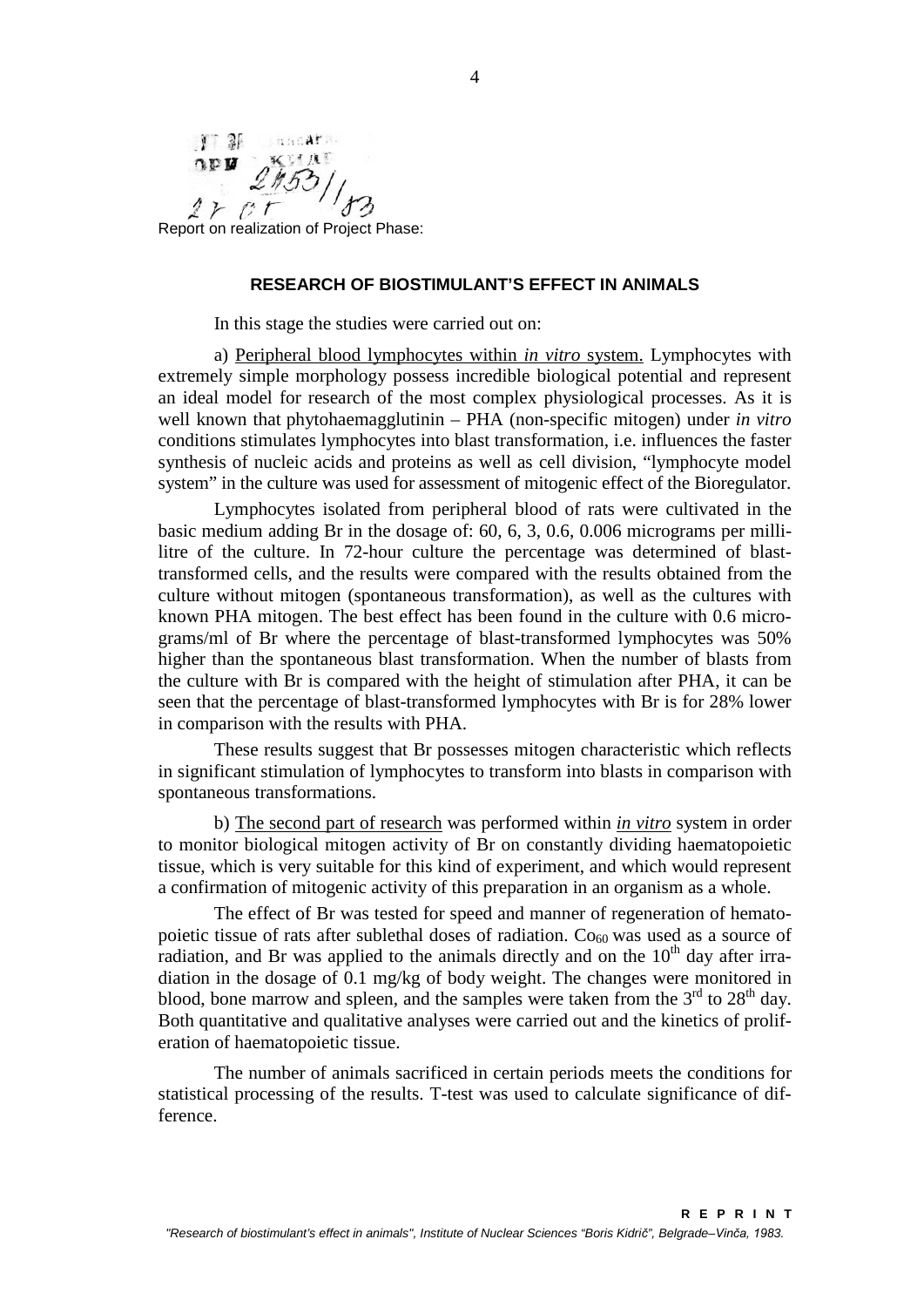The animals that were irradiated and treated with Br showed faster regeneration of constantly dividing hematopoietic tissue in comparison with the control ones. Faster regeneration can be seen in: considerable increase of the number of bone marrow cells, intensive erythrocyte proliferation, considerably shorter time of regeneration of cell cycle of erythrocyte and granulocyte lineage, significant increase of proliferation capacity of both lineages, increase of reticulocytes in peripheral blood, early compensatory splenic erythropoiesis, as well as in the increase of body weight in all treated animals in comparison with the irradiated control ones.

The results obtained in Phase I of the research suggest that BIOREGULATOR has mitogen characteristics, which reflects both under *in vivo* and *in vitro* conditions. Applied in the conditions of sublethal irradiation it shows protective effect, i.e. it enables faster regeneration of hematopoietic tissue.

These significant preliminary results suggest the necessity of further research.

The results of the research were presented at *XII Yugoslav Symposium on Protection from Radiation* held in Ohrid from May 31 to June 3 under the name: "Stimulating Effect of Bioregulator on Post-Irradiation Processes of Haematopoiesis". The full version of the paper was printed in the Proceedings of Symposium, **the copy of which is enclosed to this REPORT.**

Vinča, May 25, 1983

| <b>HEAD OF RESEARCH</b><br>G & break to<br>$\sqrt{2}$ $\mathcal{X}_{\alpha}$<br>Dr Dobrila Karanović |
|------------------------------------------------------------------------------------------------------|
| TOR OF DEPARTMENT<br>Laboratory of Radiobiology<br>ragojević                                         |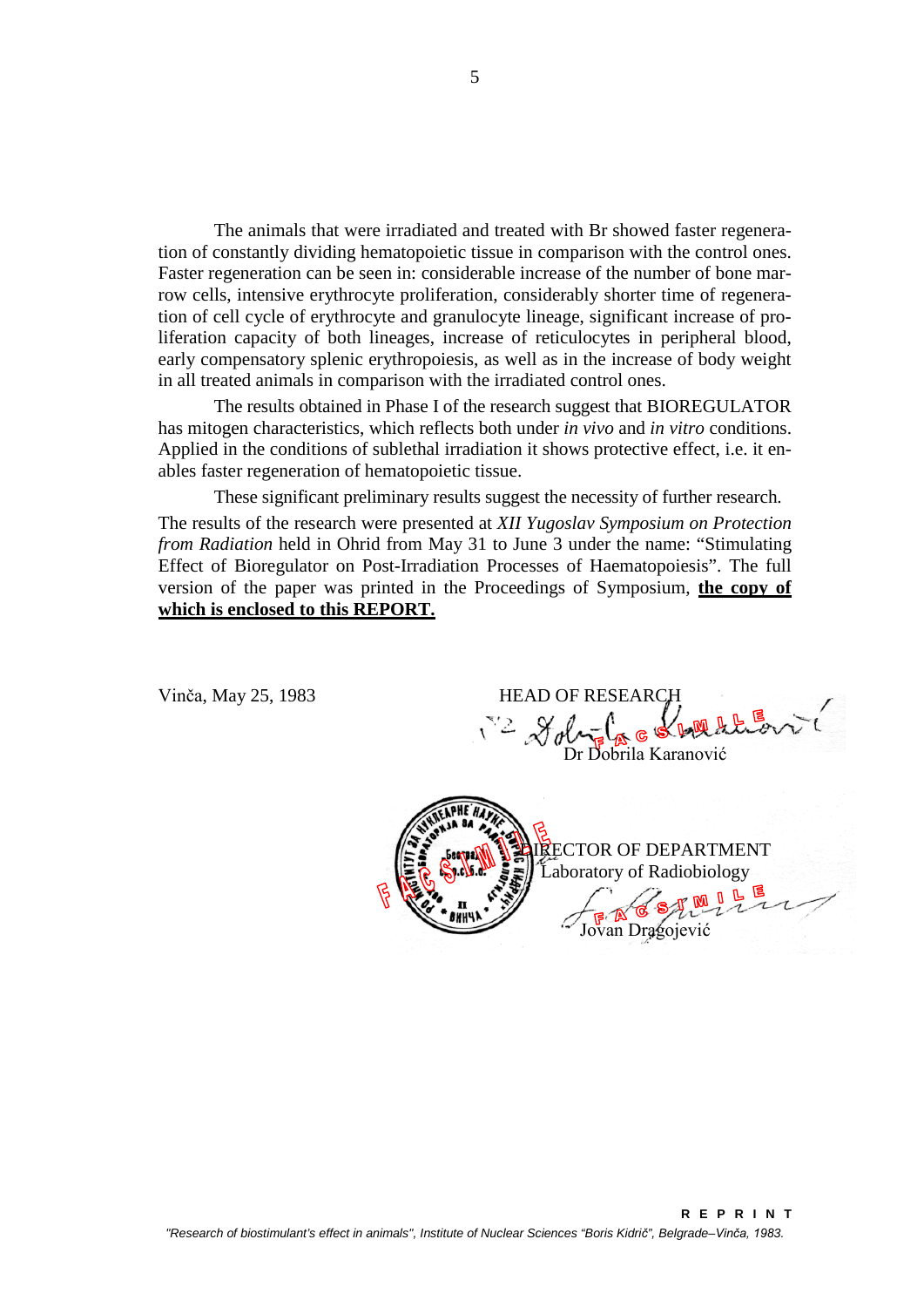**ЈУГОСЛОВЕНСКО ДРУШТО ЗА ЗАШТИТУ ОД ЗРАЧЕЊА JUGOSLAVENSKO DRUŠTVO ZA ZAŠTITU OD ZRAČENJA JUGOSLOVANSKO DRUŠTVO ZA ZAŠČITO PRED SEVANJI ЈУГОСЛОВЕНСКО ДРУШТВО ЗА ЗАШТИТА ОД ЗРАЧЕЊЕ**

# **ЗБОРНИК НА ТРУДОВИ**

**XII ЈУГОСЛОВЕНСКИ СИМПОЗИЈУМ ЗА ЗАШТИТА ОД ЗРАЧЕЊА**

**КНИГА I**



**OХРИД, 31 мај - 3 јуни 1983 год.**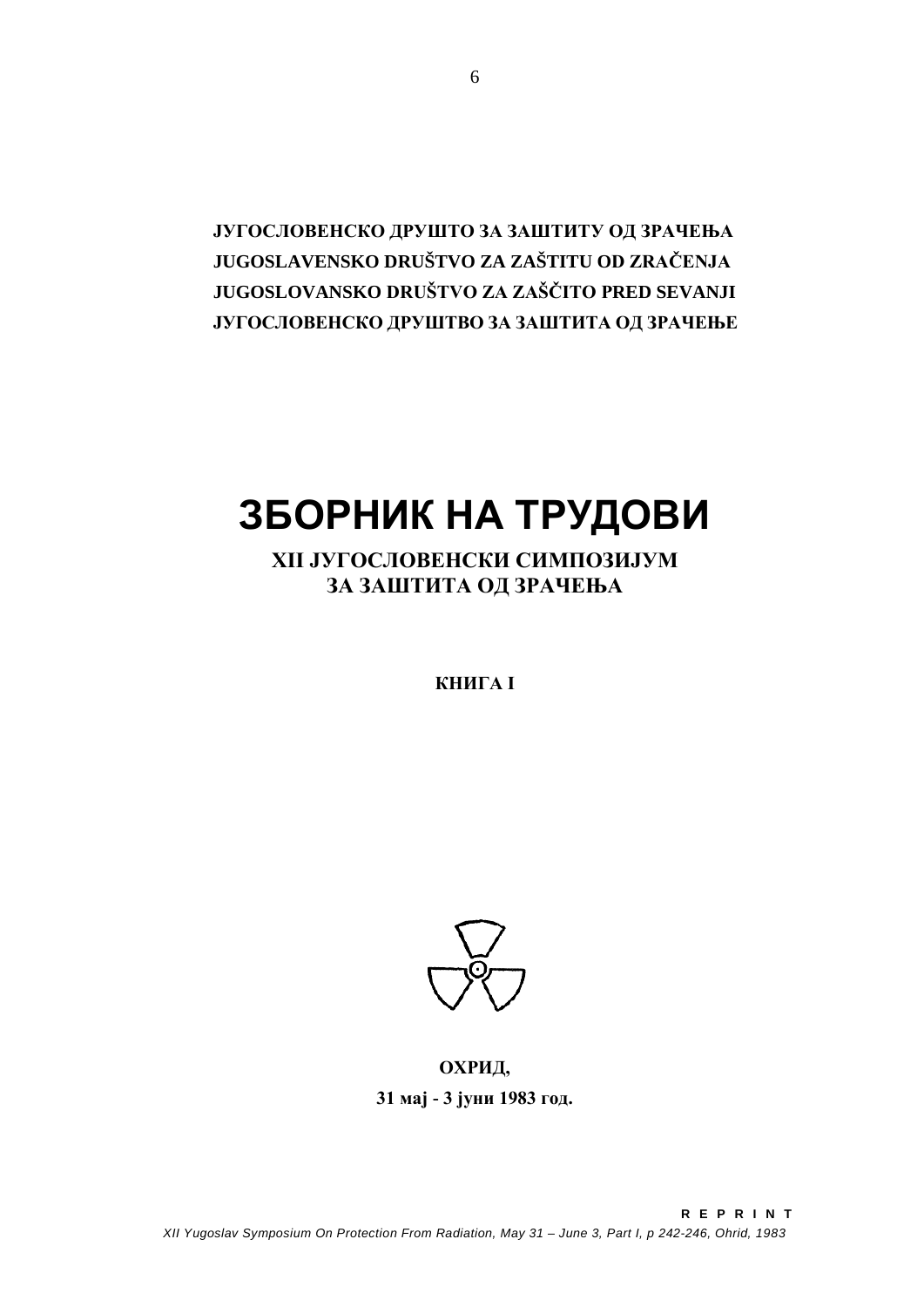# XII YUGOSLAV SYMPOSIUM ON PROTECTION FROM RADIATION Ohrid, May 31 – June 3, 1983

*Ninkov Vukosava, Karanović Dobrila, Milić Olivera, Savovski Kiril, Pujić Natalija*

INSTITUTE OF NUCLEAR SCIENCES "BORIS KIDRIC" **Laboratory of radiobiology** Vinča, P.O. Box 522

### <span id="page-6-0"></span>**STIMULATING EFFECT OF BIOREGULATOR ON POST-IRRADIATION HAEMATOPOIESIS**

**ABSTRACT** *The effect of Bioregulator was examined for speed and manner of regeneration of haematopoietic tissue after irradiation. Experimental animals are Wistar rats radiated at the source of*  $Co^{60}$  *with the dosage of* 5  $G_y$ . *Bioregulator was* applied directly on the 10<sup>th</sup> day after radiation in the dosage of 0.1 mg/kg. The sam*ples of blood, bone marrow and spleen were taken from the third until the 28th day, and both quantitative and qualitative analyses were carried out, while kinetics of proliferation process was also monitored. The results show that Bioregulator has influence on the regeneration of haematopoietic tissue and stimulates kinetics of regeneration process.*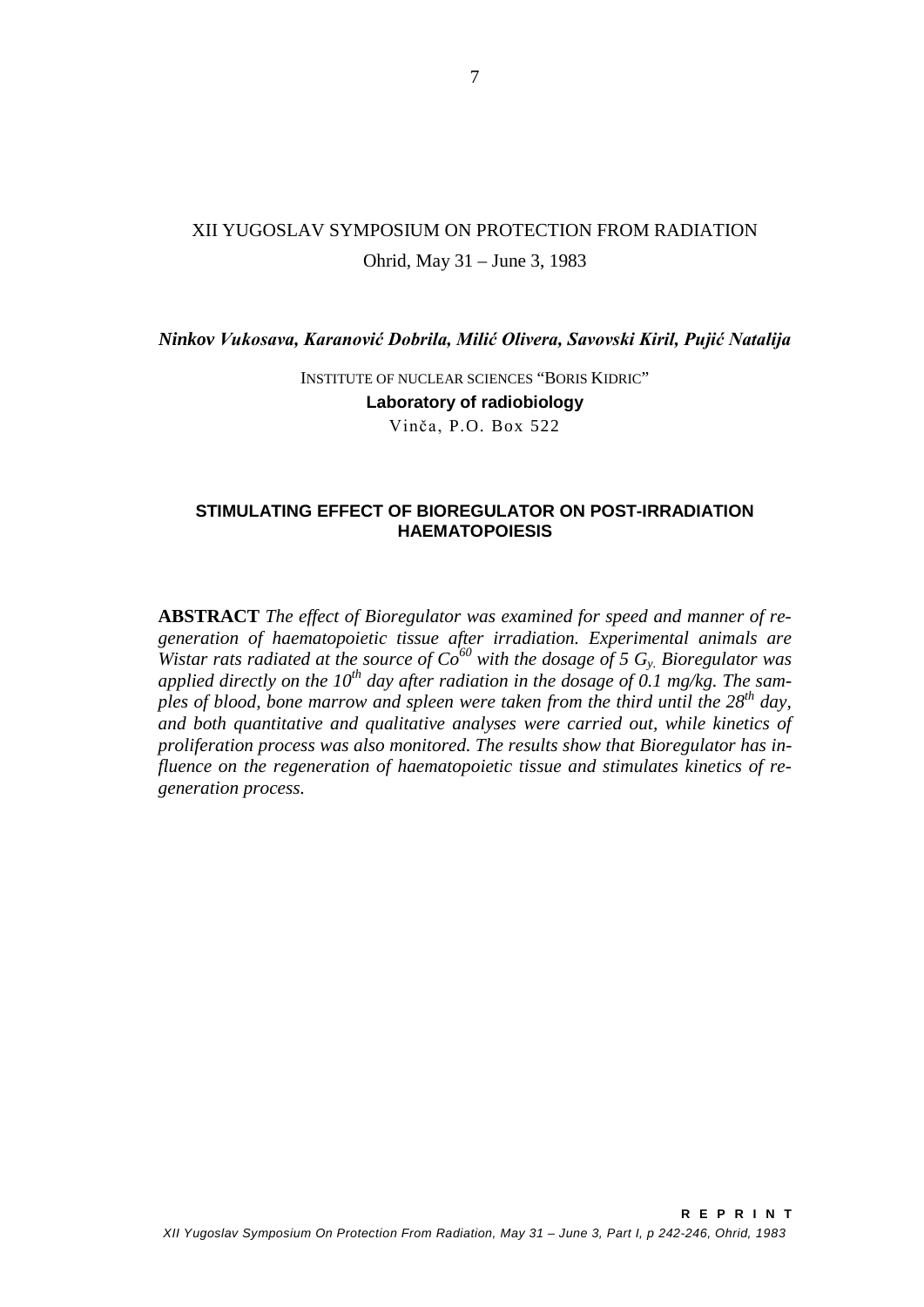### **STIMULATIVE EFFECT OF THE BIOREGULATOR ON THE POSTIRRADIATION PROSSES OF THE HAEMATOPOIESIS**

*The effect of Bioregulator on the rapidity and the mode of regeneration of the haematopoietic tissue after irradiation were studied. The animals - rats, Wistar strain, irradiated on Co*<sup>60</sup> *source, with dose of 5 G<sub>ee</sub> were used. Bioregulator was injected (0,1 mg/kg of the rat) immediately and 10th day after irradiation. Samples of blood, bone marrow and spleen were taken 3rd to 28th day. Quantitative and qualitative analyses were used and the kinetic of the proliferative process was followed. The results were showed that the Bioregulator influence on the regeneration of the haematopoietic tissue and stimulate the kinetic and the turnover time of the cells.*

### **References**

- **1. Gajić, D., Perić, Lj., Petrović, J.:** *Fragmenta Herbologica Croatica. 9, 1, 1972.*
- **2. Karanović, D., Karanović, J:** *Strahlentherapie, 153, 501, 1977.*
- **3. Astaldi, G., Karanović, D., Paleani–Vettori, P., Karanović, J., Piletić, O.:** *Boli. Inst. Sieroter. Milanese, 53, 5, 599, 1974.*
- **4. Karanović, D., Piletić, O., Maj I., Karanović, J., Astaldi, G.:** *Haematologica, 59, 2, 155, 1977.*
- **5. Karanović, D., Ninkov, V., Pujić N., Astaldi G.:** *Acta Biol. Med. Exp. 6, 105, 1981.*
- **6. Bishum, N., Morton, R., Mc Laverty, B.:** *Experientia, 21, 527, 1965.*
- **7. Lopez, A., Lozzio, B.:** *Congr. Inter. Hematol. Sao Paolo Abs. No 91, 1972.*
- **8. Dustin, P., Stohlman, F.:** *Kinetick of cellular proliferation, p.31. New York, 1959.*
- **9. Ninkov, V.:** *Strahlentherapie, 144, 2, 242, 1972.*

Acknowledgment:

We would like to thank Dušanka Stepanović, technical assistant, for her expert and conscientious help.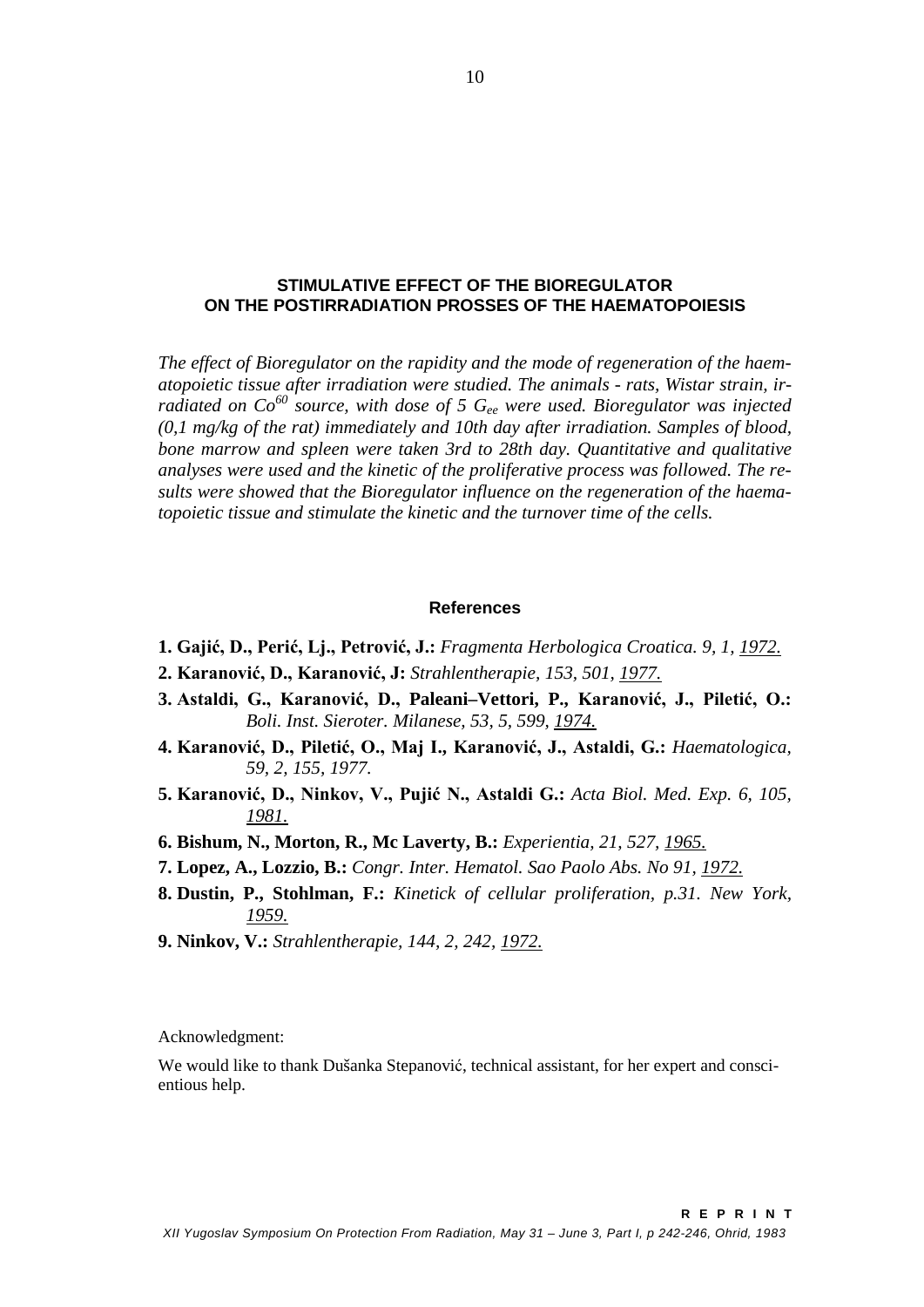#### INSTITUTE OF NUCLEAR SCIENCES "BORIS KIDRIČ" LABORATORY OF RADIOBIOLOGY Vinča

<span id="page-8-0"></span>Report on project implementation:

# **RESEARCH OF BIOREGULATOR'S EFFECT IN MAMMALS**

The research took place according to the plan in two phases:

- a) Phase assessment of Bioregulator's (Br) protective effect in sublethally irradiated animals and assessment of optimum time of Br application.
- b) Phase examining possibilities of biological information transfer from Br treated animals to untreated ones.

The planned research has been completed in full and partially extended in order to give better explanation of the results obtained.

# **TABLE OF CONTENT S**

| BEHAVIOUR OF SOME PARAMETERS IN VARIOUS CONDITIONS OF BR TREATMENT  27 |  |
|------------------------------------------------------------------------|--|
|                                                                        |  |
|                                                                        |  |
|                                                                        |  |
|                                                                        |  |
|                                                                        |  |

*Vinč a 198 4*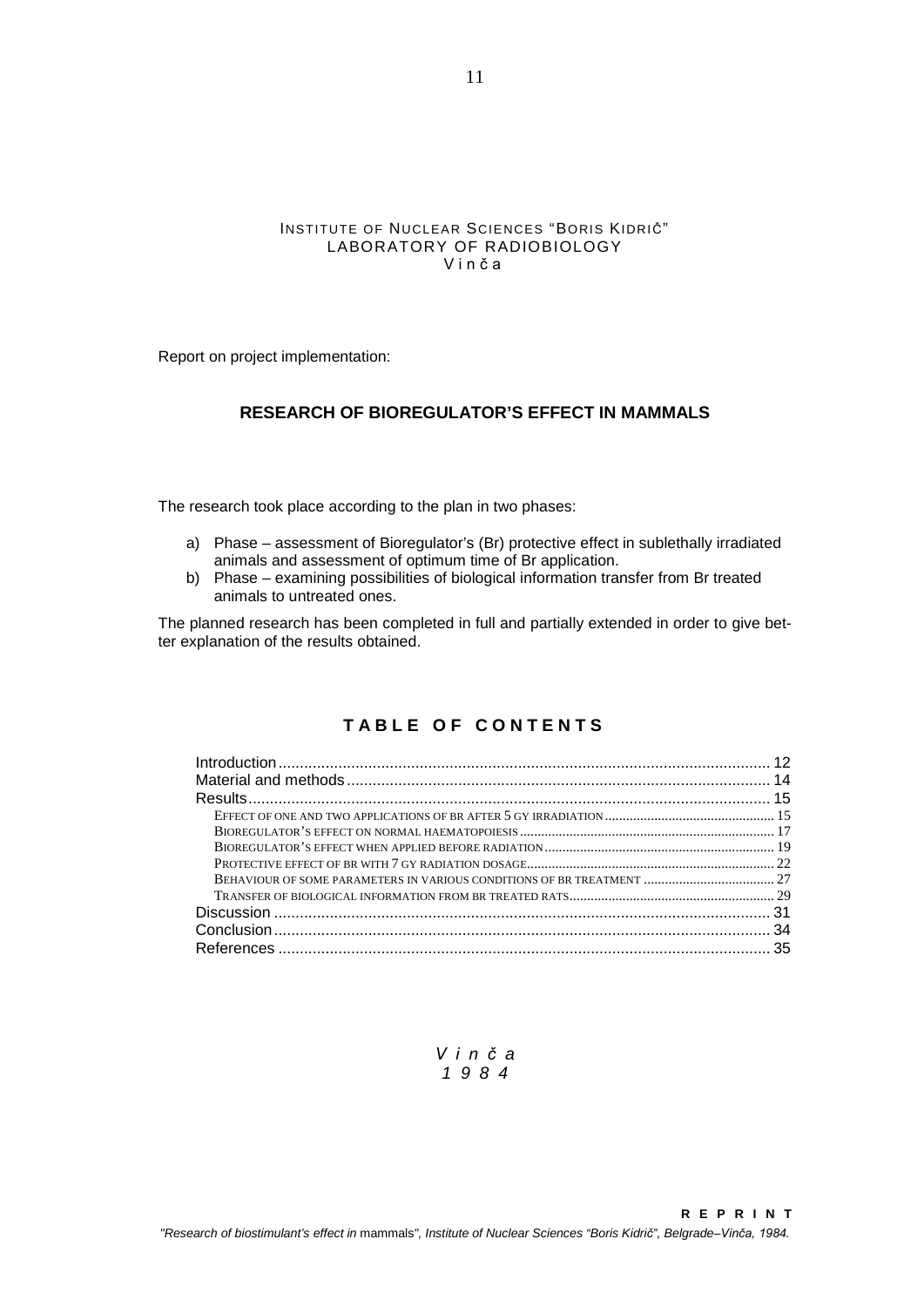### **Discussion**

<span id="page-9-0"></span>It was as early as in 1950s that the research was conducted in order to find a "pill" against atomic bomb, i.e. to find radiation protectors that would be more effective than the chemical protective agents studied until that time.

In addition to possible applications in civilian and military protection protective substances can be useful as a "drug" in radiation therapy and this is why many laboratories that did research on cancer carried out also this kind of research. All tested substances had protective effect only if applied directly before radiation. They were the most efficient when injected a few minutes before radiation, and the effect declines and vanishes after one hour [\(5\)](#page-13-1).

Our research refers to the research of the possibility to use BIOREGULATOR – isolated from the seeds of weed and cultured plants – "natural protector", as protective substance which shows the effect when injected 24 to 72 hours before radiation and when it is administered immediately after radiation on haematopoietic system and general recuperation after radiation. The assessment of Br efficiency in radiation conditions was carried out by monitoring regenerative processes of haematopoietic tissue. In all experiments the positive effect of Br on these processes has been found.

In our earlier work [\(13\)](#page-13-2) the effect was tested of Br which was applied immediately after sublethal dosage of 5 Gy and on  $10<sup>th</sup>$  day afterwards, in the stage of reparation, on behaviour of kinetics, regeneration of haematopoiesis. The results show that in addition to positive effect in comparison with the irradiated control animals, in animals treated with Br immediately before the first and second application there is small inhibitory effect on haematopoiesis.

These results imposed a number of questions: should it use two Br applications or one is sufficient to cause complete regeneration in comparison with the irradiated control animals; and would the inhibitory effect show and how much it would show in non-irradiated normal animals?

One-off Br application immediately after radiation resulted in faster recuperation and the effect of stimulation was expressed all until the  $28<sup>th</sup>$  day of observation. Inhibition between the  $10<sup>th</sup>$  and  $14<sup>th</sup>$  day was missing, which appeared at double injection. In our previous work when Br was injected also on the  $10<sup>th</sup>$  day in the course of already intensive reparation, there was a stagnation in repopulation processes on the  $14<sup>th</sup>$  day.

General cellularity of the bone marrow and the behaviour of erythrocyte and granulocyte kinetics in normal Br treated rats suggests that immediately after application the inhibition disappears. On the first day the number of bone marrow cells drops to around 50%, on the third day it drops to 28%, which suggests that inhibition recedes gradually and that the condition is normalized. It follows from this that in normal conditions also Br disturbs feed-back relations and that normalization oc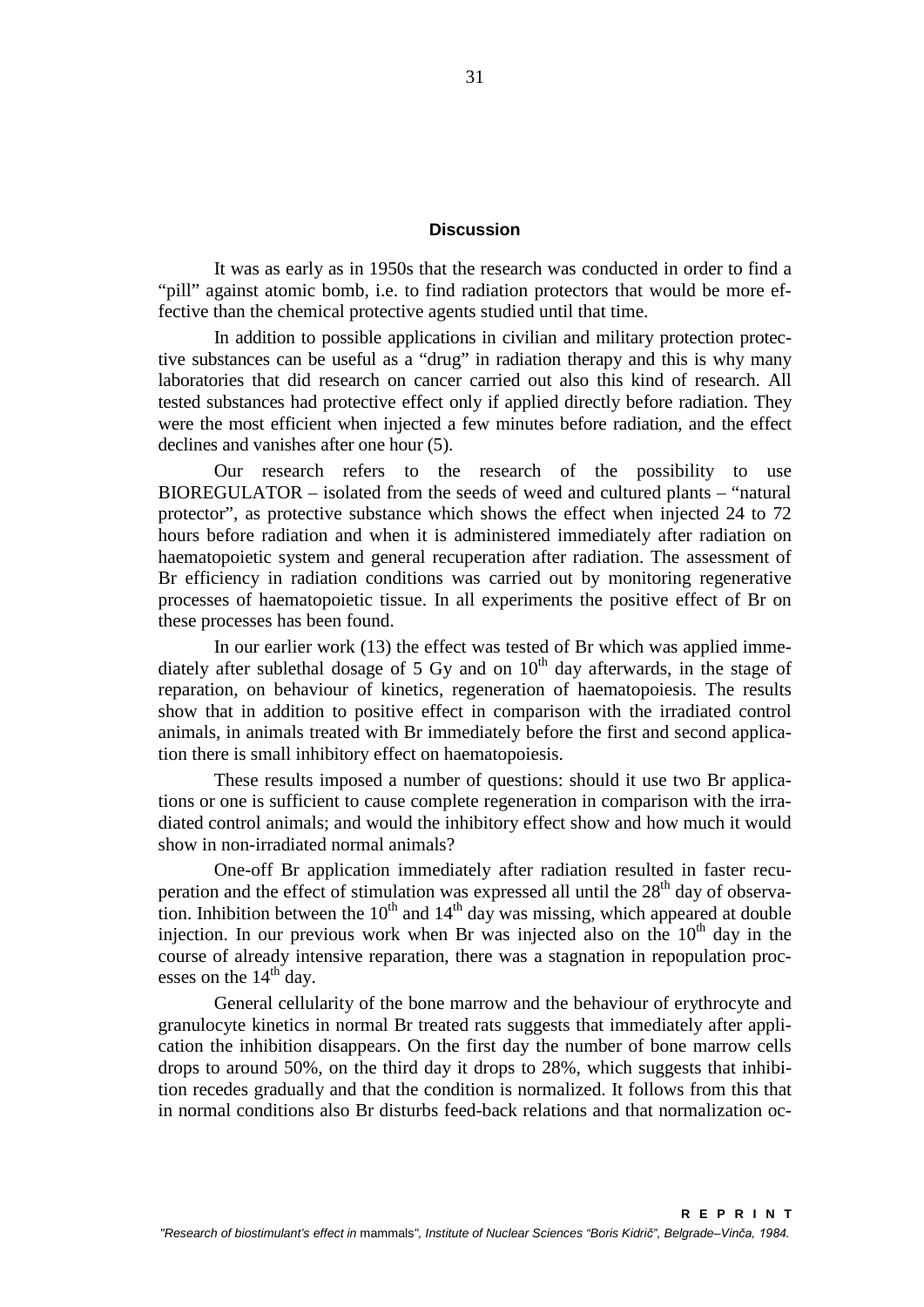curs only after the third day, which at the same time explains the positive effect of Br application before radiation on the first, and probably until the third day.

In the experiments where Br is applied before radiation (24 hours) there is statistically significant protective effect achieved (Figure 3), which could have been expected. However, when kinetics is observed of marrow cell regeneration, is can be seen that the time of regeneration of erythrocyte and granulocyte population is the same, whether the Br was applied before or after radiation. This suggests that process stimulation is the same regardless of the time of application. At the same time the number of marrow cells varies significantly in favour of pre-radiation treatment. Increased marrow cellularity is probably the consequence of maintaining stem cell pool in the stage of inactivity  $(G_0)$ , i.e. in the stage less sensitive to radiation. Thus, in this case, the larger number of cells enter the phase of division and then the phase of differentiation, which reflects also in a larger number of cells, regardless of the same speed of proliferation in the group of animals treated with Br after radiation.

As after the dosage of 5 Gy radiation all animals survive the period up to  $30<sup>th</sup>$ day, we used the dosage of 7 Gy the lethality of which is 30% in our conditions and we used Br after radiation for protection. Haematopoietic regeneration even after this dosage of radiation is significantly increased in Br treated rats.

If we follow the behaviour of kinetic proliferation in bone marrow of both erythrocyte and granulocyte linage, it can be seen that regardless of the strength of dosage, the number of application and the manner of application, Br stimulates both lineages. The results of other authors so far [\(10,](#page-13-3) [12,](#page-13-4) [13\)](#page-13-2) with plant and animal material, as well as our results in both *in vitro* and *in vivo* conditions, show that Br has significant mitogenic capacity. Considering the wide range of its effects, i.e. since it has effect not on certain cells but on mitotic activity of "every cell", it can be considered that Br belongs to non-specific mitogens.

It has been found in our experiments that the time of cell regeneration cycle is shorter in all animals treated with Br which suggests that it is primarily the consequence of shortening of S phase. It is significant that shorter time of erythrocyte pool regeneration in these experiments is not below critical value, so it provides for creation and growth of normal physiologically active cell. According to Lajtha [\(9\)](#page-13-5), if the time of erythroid lineage regeneration is less than 9 hours, deficient cells are created, i.e. deficient erythropoiesis occurs.

In the second part of the research the possibility was examined to transfer information for stimulation of division activity from one individual after treatment with Br to another. The research on plant material gives a lot of data on indirect positive influence of Agrostemin on the growth speed, better quality and yield in arable crops [\(3,](#page-13-6) [4\)](#page-13-7), as well as on allelopathic effect of Agrostemin in certain ecological units [\(10\)](#page-13-3).

In order to study indirect effect of Bioregulator the transplantation of bone marrow cells served as a model-system in our experiments. Immediately after expo-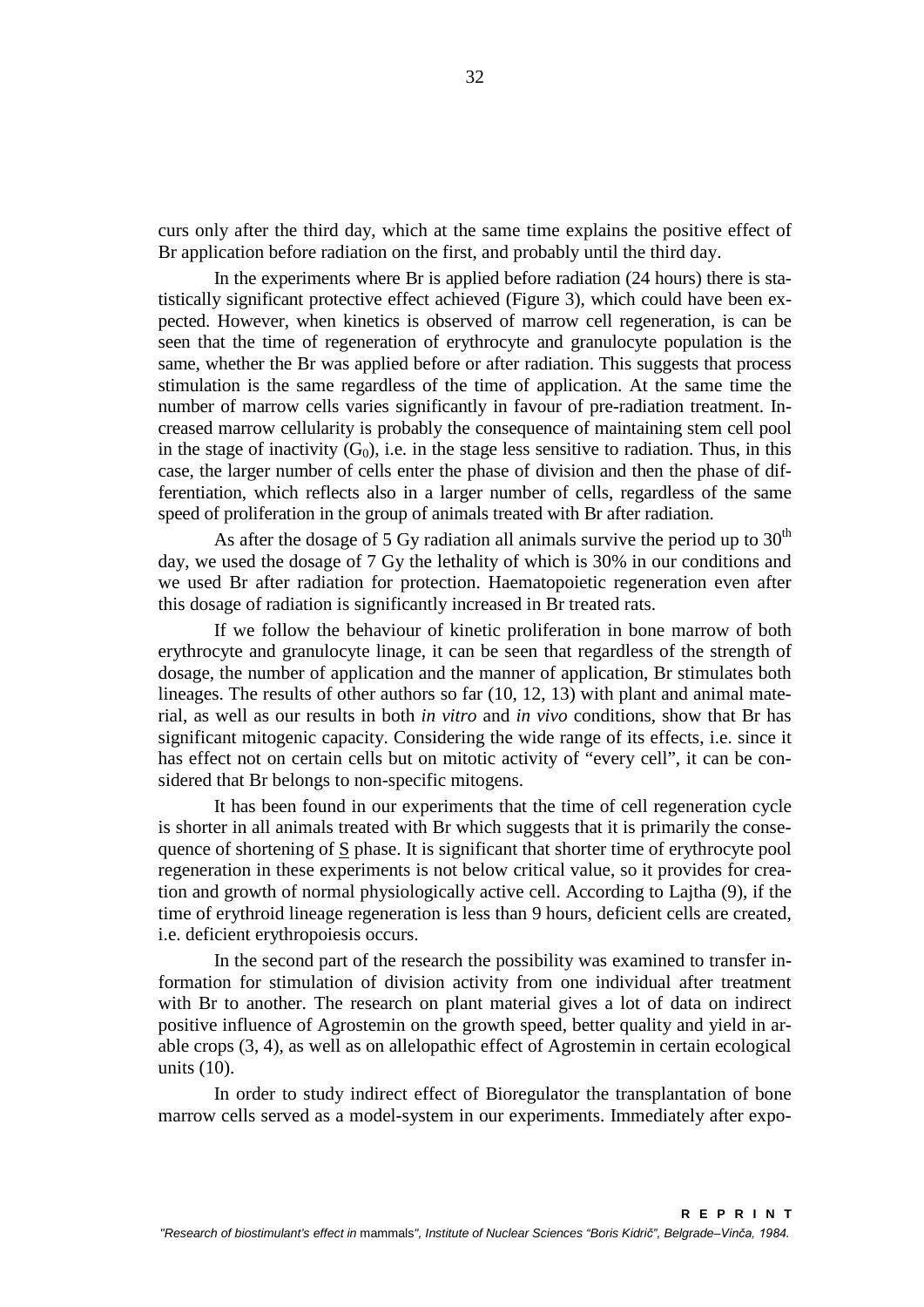sure the irradiated animals received the optimum quantity of bone marrow cells which is 5 x  $10^7$  cells taken from normal rat donors or those previously treated with Br. It is common to transplant bone marrow cells after lethal radiation in order to research the protective effect of transplantation. However, in our case we did not wish to examine that effect but to get an answer if the information from the animal previously treated with Bioregulator is transferred via bone marrow cell to the recipient. From the previous results it is seen that normal animals who had Br applied on the 24<sup>th</sup> hour show stagnation of proliferative processes and that inhibition stops on the  $72<sup>nd</sup>$  hour. This was the reason that the animals treated with Br on the  $24<sup>th</sup>$  and  $72<sup>nd</sup>$ hour respectively prior to sacrificing and non-treated normal animals were used as bone marrow donors. The results showed that highly significant difference occurs in the recipients of Br donor treated on the  $24<sup>th</sup>$  hour. The effect exists also in the recipients of the marrow of the donors pre-treated on the  $72<sup>nd</sup>$  hour, however this difference in comparison with the effect of normal transplants is only 15% for general cellularity. Since in all three experimental groups the same number of cells is given in suspension, it is obvious that the difference is ascribed first of all to the difference in the number of input stem cells of various donors.

The number of stem cells 24 hours after injection of Br (Table 16) is increased since normal kinetics of cell regeneration process is inhibited at the moment when the block recedes, while on the  $72<sup>nd</sup>$  hour the great number of stem cells already enters into division phase and differentiation so their general number in the suspension alternates. However, in Br-72-marrow recipients, if the absolute number of erythrocyte cells is observed, where there is the most intensive mitotic activity after radiation, it is seen that their number abruptly rises and it is 50% higher in comparison with the values after administering the suspension of normal donors.

On the other hand, the big rise in number of cells (two and a half times more than after normal suspension) and rather accelerated reparation of erythrocytes and granulocytopoiesis after transplantation of Br 24<sup>th</sup> hour cell donors suggest that in addition to a larger number of input stem cells there is stimulation of divisional repairing activity of marrow.

All these results suggest that Br stimulating capacity is transferred in suspension of bone marrow cells as information for increased cell proliferation processes.

It is well known that the condition of microenvironment which accepts the transplant is of primary significance for accepting transplants of irradiated recipients, but the effect of previous information born by donor stem cells cannot be excluded. In our papers from 1978 and 1980, it has been proven that information brought from marrow cell donor influences the haemo-differentiation of stem cells and that it cannot be ignored even if the microenvironment of the recipient which accepts the transplanted cells [\(7,](#page-13-8) [8\)](#page-13-9) is of primary significance.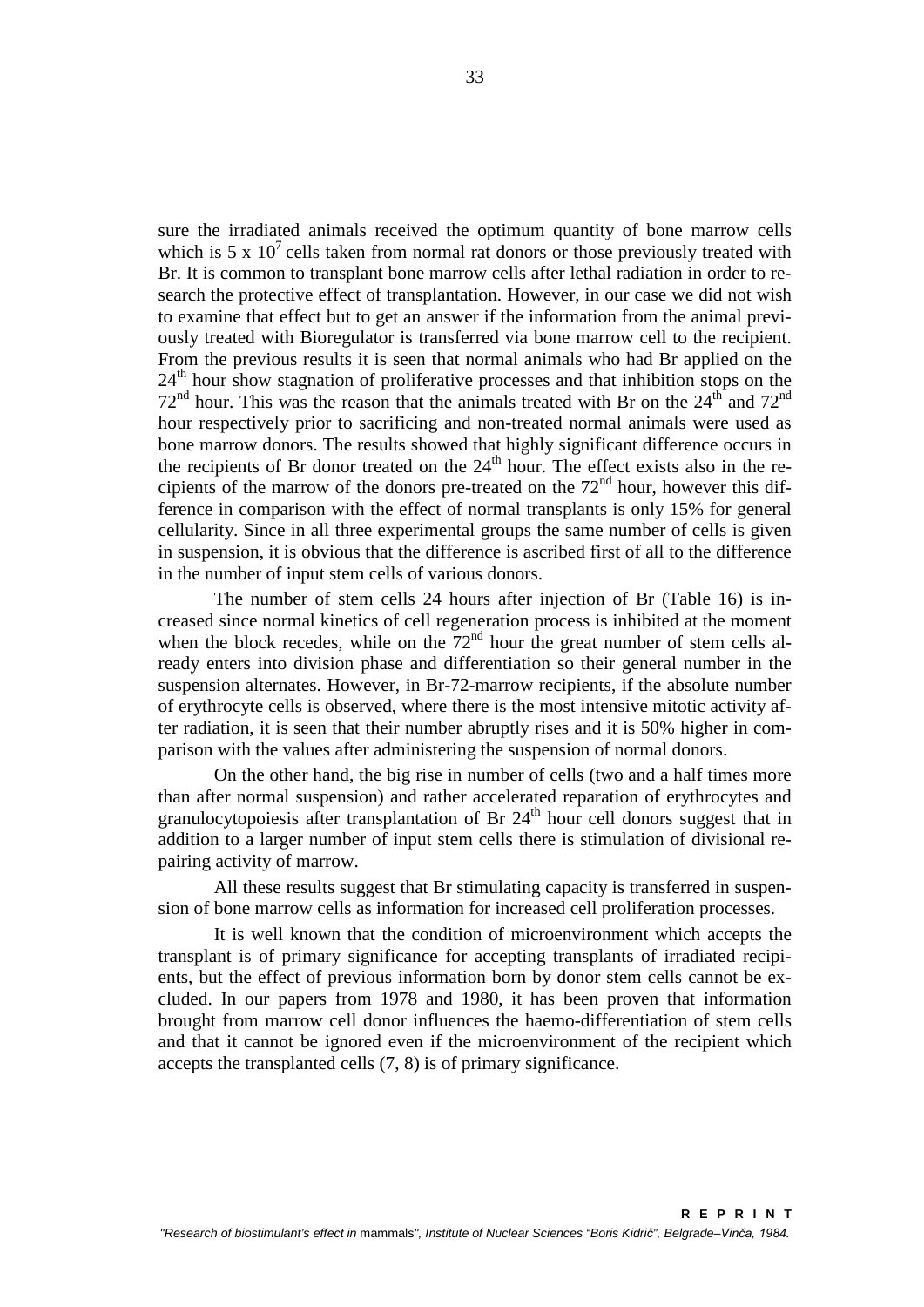# **Conclusion**

<span id="page-12-0"></span>−Bioregulator has protective capacity in sublethally irradiated animals and can be considered a potential natural protector.

(*This means that "Agrostemin bioregulator, when applied with non-lethal dosage before and after radiation, has positive influence at the cell level on its division, i.e. it has protective effect"[\\*\)](#page-12-1) )*

−One-off application of Bioregulator is sufficient for stimulation of postradiation processes of haematopoietic regeneration.

−*(This means that "Agrostemin Bioregulator when treating animals immediately before and after radiation has positive effect if it is used only once in comparison with the irradiated control group."*\**) )*

Bioregulator has protective effect regardless of whether it is applied before or after radiation.

−The cells that were in contact with Bioregulator transfer information into untreated recipient.

−(*This means that "Agrostemin bioregulator acts both directly and indirectly and that its effects are transferred from a treated cell into untreated one."*\**) )*

−As for the manner of its action, Bioregulator can be classified into nonspecific plant mitogens.

(*This means that "Agrostemin bioregulator does not have effect on certain cells but it has effect on mitotic activity of every cell."*\**) )*

−Examinations of inhibitory-stimulating effect within *in vivo* system are required

(*This means that "since the examinations were at the cell level the examination of a live organism – individual is required"*\**) )*

<span id="page-12-1"></span>this comment to the conclusions was given by the Institute of Nuclear Sciences "Boris Kidrič" Beograd – Vinča in a separate document, singled out from the original Report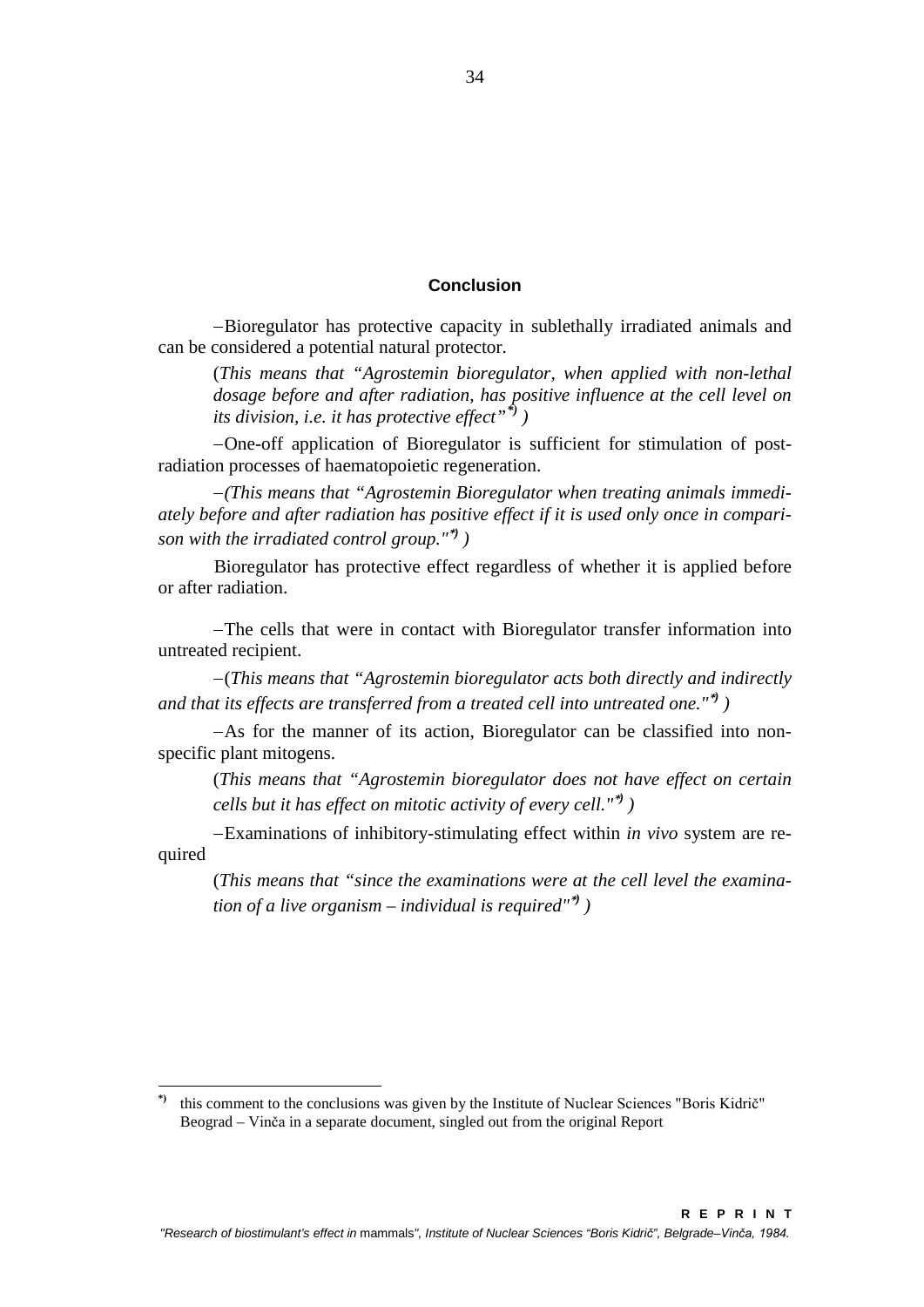#### **References**

- <span id="page-13-0"></span>**1. Ninkov, V., Karanović, D., Milić, O., Savovski, K., Pujić, N.:** *Stimulativno dejstvo Bioregulatora na post–radijacione procese hematopoeze, Zbornik radova, XII Jugoslovenski simpozijum o zaštiti od zračenja, Ohrid, 243–247, 1983.*
- **2. Gajić, D., Perić, Lj., Petrović, Lj.:** *Dejstvo agrostemina na brzinu biosinteze nukleinskih kiselina u pšeničnom zrnu. Fragm. Herb. Croatica, 11, 1-5, 1972.*
- <span id="page-13-6"></span>**3. Gajić, D., Vrbaški, M. :** *Dejstvo agrostemina na slobodne aminokiseline u pšeničnom zrnu, Fragm. Herb. Croatica, 10, 1-5, 1972.*
- <span id="page-13-7"></span>**4. Gajić, D., Vrbaški, M.:** *Identification of the effect of bio-regulators from Agrostemma githago upon in heterotrophic feeding, with special respect to agrostemin and allantoin, Fragm. Herb. Croatica, 7, 1-6, 1972.*
- <span id="page-13-1"></span>**5. Alexander, P.:** *Atomic radiation and life, Edit. The Whiterfriaro Press Lth, London, 158, 1959.*
- **6. Bacq,Z.M. and P.Alexander**: *Fundaments of Radiobiology, Butter worth, London, 1955.*
- <span id="page-13-8"></span>**7. Ninkov, V., Piletić, O., Mađarac, M.:** *Effect of sensibilization of the stem cells in donor on hemodifferentitation in irradiated recipient after transplantation, Haematologica, 63, No, 6., 647-655, 1978.*
- <span id="page-13-9"></span>**8. Ninkov, V., Piletić, O***.: Efekat transplantata ćelija kostne srži pacova u zavisnosti od mikro sredine primaoca tretiranog citostatikom Hematološko–transfuziološki dani, Split, 1980.*
- <span id="page-13-5"></span>**9. Lajtha, L., Oliver, G.R., Gurney, C.W.:** *Kinetic model of a bone marrow stem cell population, Brit. J. Haemat. 8, 442-460, 1960.*
- <span id="page-13-3"></span>**10. Gajić, D., Malenčić, S., Vrbaški M.:** *Proučavanje mogućnosti kvantitativnog poboljšanja prinosa pšenice pomoću Agrostemina kao alelopatskog faktora, Fragmenta Herbologica Jugoslavica I, 63, 121–141, 1976.*
- **11. Astaldi, G. Lisiewicz:** *Lymphocytes, Edit. Biomed. Edelson, Naples, 1971.*
- <span id="page-13-4"></span>**12. Rusov, Č.:** *Godišnji izveštaj, Beograd, 1982.*
- <span id="page-13-2"></span>**13. Ninkov, V., Karanović, D., Savovski, K., Petrović, N., Milić, O., Pujić, N.:** *Elaborat "Ispitivanje delovanja biostimulatora u životinja", Beograd, 1983.*
- **14. Ninkov, V.:** *The determination of cell proliferation capacity ( a quantitative method), Strahlentherapie, 144, 2, 242, 1972.*
- **15. Dusstin, P.:** *The quantitative estimation of mitotic growth in the bone marrow of the rat by statmokinetic (colhicine) method, Kinetic of cellular proliferation, F. Stohlman, Grune and Stratton, New York, 50, 1959.*